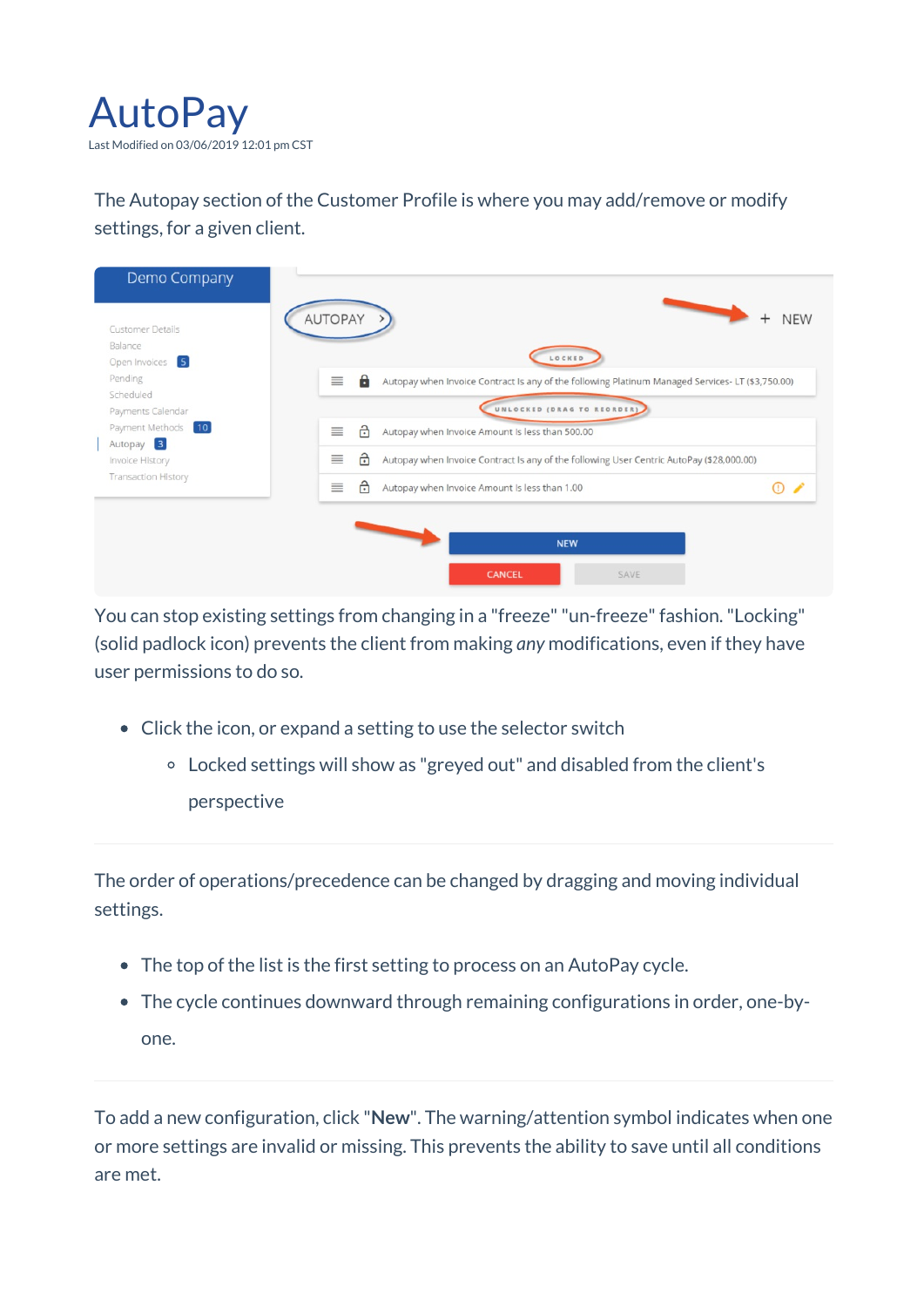- 1. Choose a payment method to use (exclusively for this configuration)
- 2. Select a basic trigger between contract, dollar amount, or invoice line item name
- 3. Pick an Operator as a condition
- 4. Define the final value to validate against (may choose multiple)
- 5. Save the changes!!
- In the example image below, the save button is disabled because a payment method is not selected in the 1st step.

|                                           |   | <b>Unlock Changes</b>         | <b>Lock Changes</b> |
|-------------------------------------------|---|-------------------------------|---------------------|
| Operator<br>Matches Any<br>$\overline{2}$ | 3 | Value<br>MSP Basic (\$650.00) |                     |
|                                           |   | <b>DELETE</b>                 | <b>UNDO CHANGES</b> |
| <b>NEW</b>                                |   |                               |                     |
|                                           |   |                               | $\overline{5}$      |

The "Advanced" option will allow you to add an additional row of criteria by clicking the green +. Doing so also enables additional"Types" as a potential trigger.

- You may click "DISABLE" to freeze the configuration without having to delete and start over.
- While you may create extremely complex scenarios, we recommend keeping the configurations as simple or "one-lined" as possible.
	- NOTE: *ALL* of the multi-line criteria must be met and hold true for a configuration to be honored (so invoices pay).
	- In the example below ~ if a \$280 invoice was 10 days old, it would**NOT** AutoPay (the criteria is not met). If the invoice becomes 15 days old, the criteria